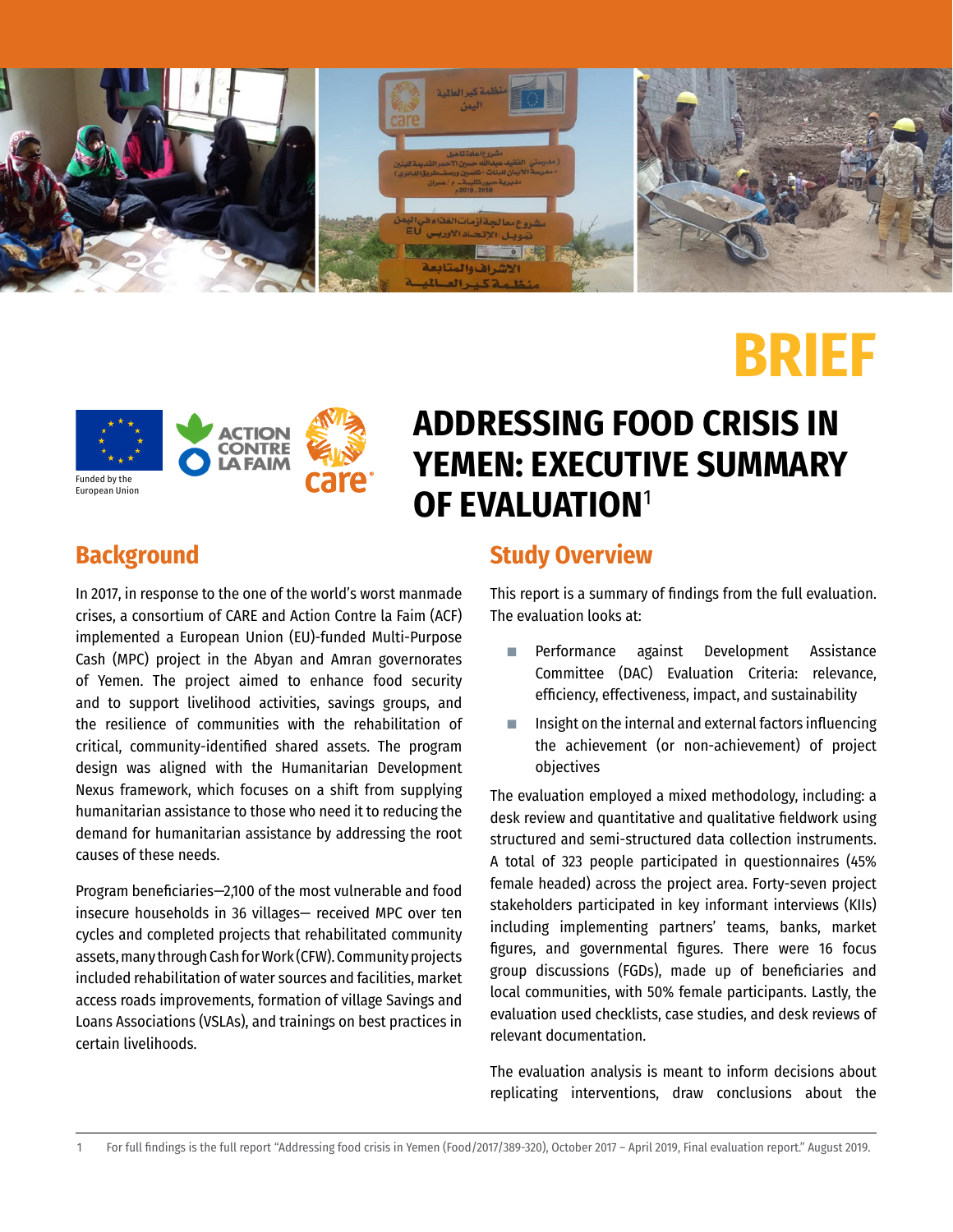**"Before the project, some people had been starving and some others had used to take only one or two meals a day, mostly bread and water, when the project came, they became able to take up to three good meals a day."** 

## - A LOCAL AUTHORITY FIGURE IN AMRAN

effectiveness of the implementation strategies, highlight lessons learned, and lead to recommendations for future programming and policymaking.

## **Findings**

#### **RELEVANCE**

The project's objectives and components are in line with Yemen Human Response Plans (YHRP) 2018-2019 that identified acute needs in both targeted areas (up to level Integrated Phase Classification (IPC) 4).

The project provided "life-saving assistance to the most vulnerable people" through MPC and in promoting "access to resilient livelihood opportunities" by rehabilitating community assets. Data shows that over 32% of the MPC was spent on food items. Thus, the project addressed the Food Security and Agriculture Cluster (FSAC) objectives of improving "access to food for the most vulnerable."

Ninety percent of the respondents believed that the project objectives and design were relevant to their own and their communities' needs. According to KIIs, the project was in line with the governmental plan and also considered community traditions and culture.

In comparing the use of MPC with the community assets to other forms of humanitarian transfers in Yemen, MPC seems to be most relevant to the beneficiaries' various needs as well as being more cost efficient, flexible, easy, and safe for beneficiaries.

### **EFFICIENCY**

The project efforts to improve cost efficiency included using existing platforms for target areas' market monitoring, delivering the MPCs through banks with outreach to targeted communities. It also made use of the Yemeni Rial (YER) exchange rate decrease to expand the project's reach and transfer cycles. As a piloted modality, overhead costs (such as those associated with human resources, monitoring, evaluation, and learning (MEAL), learning events, and consultations) were relatively high, but might be lower during future scale up.

Ninety one percent of beneficiaries expressed high satisfaction with MPC distribution timing, locations, and regularity, adding that the time needed to reach to distribution points ranged from less than 30 minutes up to 60 minutes with a similar amount of time spent waiting at distribution points.

#### **EFFECTIVENESS**

The consortium established a highly productive MEAL system, which produced several strong assessments and learning session reports. In addition, the Complaints and Feedback Mechanism (CFM) was put in place from the outset and the project adjusted improve its accessibility as learning was analyzed.

Over 80% of beneficiaries reported awareness of the CFM, though only 11% revealed that they had used the CFM. Over half of users (59%) reported satisfaction with the responsiveness of CARE and ACF. The remaining users, predominantly those using the locally placed suggestion boxes, reported slow reaction times for their reported concerns, indicating a need to move away from suggestion boxes and invest in other, more effective CFM pathways.

The project was adaptive and flexible, as evidenced in response to the learning and feedback from its MEAL system. Based on feedback received, implementers changed distribution points to suit beneficiaries' preferences, raised the amount of cash during the last four cycles, and modified the community asset rehabilitation projects based on the community requirements. In addition, approximately 95% of consulted beneficiaries were highly satisfied with the ease of registering, access to support, and helpfulness of project team members.

**"Thanks to CARE for ensuring to distribute the cash assistance at our villages. If it was distributed in Amran city, it would be very difficult and costly"**

MALE FGD PARTICIPANT IN AMRAN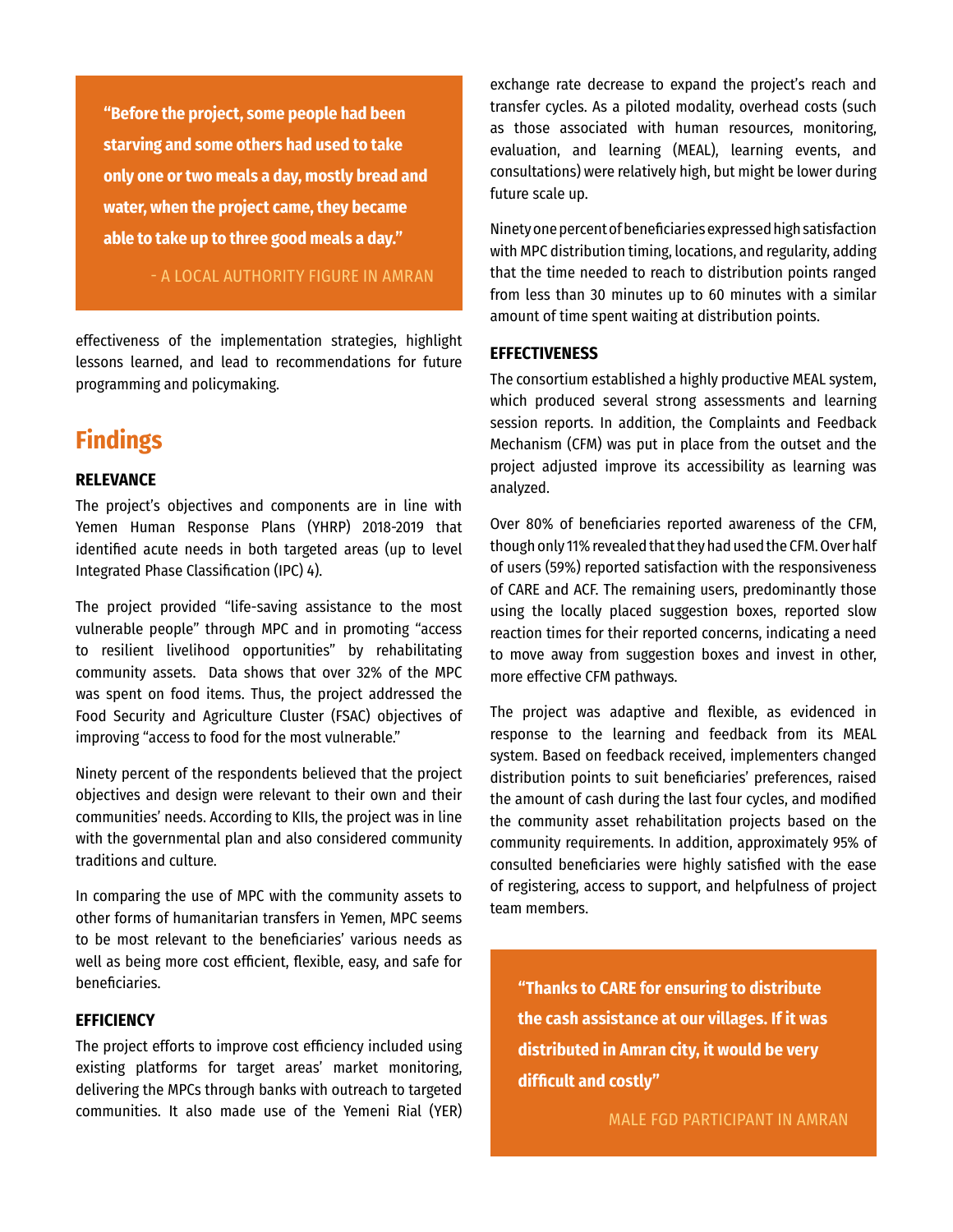#### **IMPACT**

Beneficiaries believed the project had a great deal of impact. Nearly all (96%) reported 'high benefits and positive impact' during and immediately after the project period. Some of the highlights include:

- Cash distribution increased households' food security and decreased burdens on families, especially women, in locating water and firewood.
- Some households (14%) reported saving and/or investing money for future use, especially in Amran governorate where VSLA and livelihood training were delivered.
- Community asset rehabilitation was reported in both KIIs and FGDs as increasing access to water and food markets and expanding the reach of assistance through CFW.

### **ACCESS AND INCLUSIVITY**

The project ensured access and engagement with marginalized groups by targeting a wide range of vulnerabilities. The project's design included protection elements that resulted in almost no reports of abuse, teasing, or harm. Ninety one percent of surveyed beneficiaries thought that women, children, and people with disabilities had received appropriate accommodations during the activities. (See the section on the **Focus on Gender** for more on women's participation).

Preserving the principle of 'do no harm' supported the project's conflict sensitivity and reduced the potential for risk or harm due to the intervention. The local authorities and community figures agreed that project objectives aligned with governmental priorities designed to address food insecurity and were acceptable in terms of community tradition and culture.

While maintaining low levels of donor visibility in target areas and with stakeholders was important in ensuring continued access and security, if there is to be increased awareness of the project and its process more visible activities may be necessary in the future. This is an important balance that the project will need to strike.

## **Supporting Markets and Community Resilience**

The MPC and CFW enhanced local market stability and increased local sales by as much as 50%. The MPC and CFW enabled households to clear their debts to businesses and

made cash available. Some market traders were also able to expand their businesses.

Other positive social and household dynamics included: reducing fear of starvation and associated stress; reducing family conflicts; and increasing community harmony and mutual support. Communities expressed a belief that the community assets might increase their ability to absorb shocks in the future though they did not see these assets as directly affecting their household resilience at project close.

### **SUSTAINABILITY**

Sustainability is almost always a challenge in humanitarian response. However, the diversity of the project's activities could enhance sustainability to some extent. For some beneficiaries, the cash assistance provided an opportunity

**"No rejection of women participation happened. Women were involved in a number of activities like CCs, organizing the cash distribution process and in the asset's rehabilitation. No one teased them."** 

FEMALE COMMUNITY FGD

to save and/or invest some cash for their future needs. The increased cashflow supported the local markets and allowed small businesses that had overextended their credit to recoup their working capital with debt repayment and continue serving their clients and market. This suggests that there may also be longer-term benefits from the community asset rehabilitation projects, as most of the community assets were sustainable in nature, such as water tanks, wells, and market feeder roads.

However, three or four months after the last MPC transfer, key indicators, such as the Coping Strategy Index (CSI), show many of these gains eroding, demonstrating that the extreme needs in these community and households have not changed sufficiently over the ten-month intervention period. The MPC—designed to cover 80% of basic household needs—was not sufficient for substantial investments in income earning or savings after addressing basic need. Therefore, post-MPCs declines in CSI are to be expected.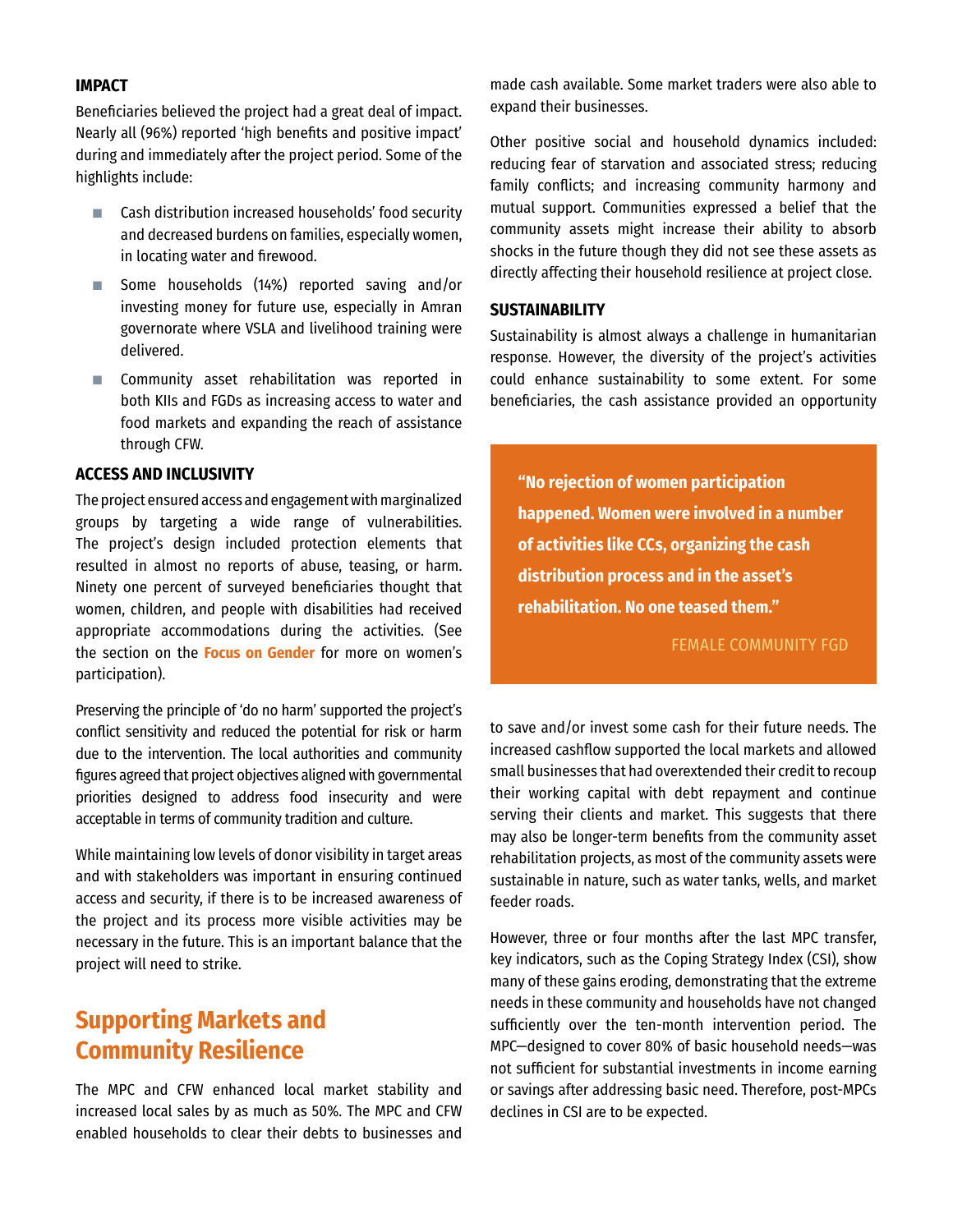**"My husband and I are jointly responsible about the family expenditures now."** 

FEMALE FGD PARTICIPANT

## **Focus on Gender**

### **GENDER EQUALITY**

The project targeted women beneficiaries, with about 50% (N=12,871) female beneficiaries for MPCs within the targeted 2,010 households, in addition to engaging women in the community asset rehabilitation selection process.

The project also worked to target female headed households and ensure they were included in the MPC registration process. Due to the absence of data regarding how many households were female headed, no targets for female headed households were set. In addition, the community asset rehabilitation projects were designed to benefit the broadest group of residents in the targeted areas without an explicit focus on gender.

Despite the lack of intentional targeting, the project succeeded in reaching some female headed households, with 34% of beneficiary households in Amran and 12% of beneficiary households in Abyan headed by women. No cases of discrimination were reported through the CFMs. During an FGD in Abyan, a female participant said she felt that "men and women were treated alike."

Project staff spoke of a gender mainstreaming policy to ensure the principles of gender equality and gender mainstreaming were adhered to throughout the project.<sup>2</sup> The policy sought to provide special spaces and opportunities for women to engage in the various activities including community committees, beneficiaries' registration, and MPC distributions.

**"I noticed an increase in women shoppers who used to not come to my shop, but send their kids."** 

A SHOP KEEPER IN RAIDAH MARKET

#### **EMPOWERMENT OF WOMEN**

There is some evidence of both intentional and unintentional women's empowerment arising as a result of the project. Approximately 70% of surveyed female headed households felt that they now played a greater role in making or influencing financial decisions, including expenditures related to family needs; before the project, many of these women had not been involved in these types of decisions.

The MPC helped with purchasing firewood, saving women from the hard work of searching for, cutting, and carrying firewood, which sometimes brought women into areas with higher risk of mines. The selection of water tanks for community asset rehabilitation in some districts also saved women's time and physical labor spent hauling water from long distances on their heads or backs with accompanying health impacts. A female FGD participant in Sarar, Abyan explained, "As a woman, I suffered a lot fetching water from far away areas on my head." In the same FGD, another woman said, "During drought seasons we had to leave our village looking for water in other areas, now [after installing a water tank in the village] we can rest."

Market figures in Amran reported that the number of female customers increased during the intervention period. The cash assistance opened opportunities for some school age girls to rejoin the schools after leaving school due to their families' inability to pay school fees or the need for girls to work to earn food. A beneficiary from Khanfar said, "Because of this project, my daughter could go back to the girls' secondary school in Je'ar." Moreover, in some targeted households, women were able to improve their Minimum Dietary Diversity – Women (MDDW) score. Further anecdotal evidence is outlined in **[The](https://reliefweb.int/report/yemen/gendered-dimension-multi-purpose-cash-supporting-disaster-resilience) [Gendered Dimension of Multi-Purpose Cash Supporting](https://reliefweb.int/report/yemen/gendered-dimension-multi-purpose-cash-supporting-disaster-resilience) [Disaster Resilience](https://reliefweb.int/report/yemen/gendered-dimension-multi-purpose-cash-supporting-disaster-resilience)**. However, significant and lasting changes to gender or cultural norms were not observed, which is also outlined in the linked report.

## **Discussion**

Quantitative data demonstrated that respondents preferred the MPC modality as it:

- Is flexible and meets the targeted beneficiaries' various needs;
- Can reach the most vulnerable without conditions;
- Makes cash available, enhancing market resilience;